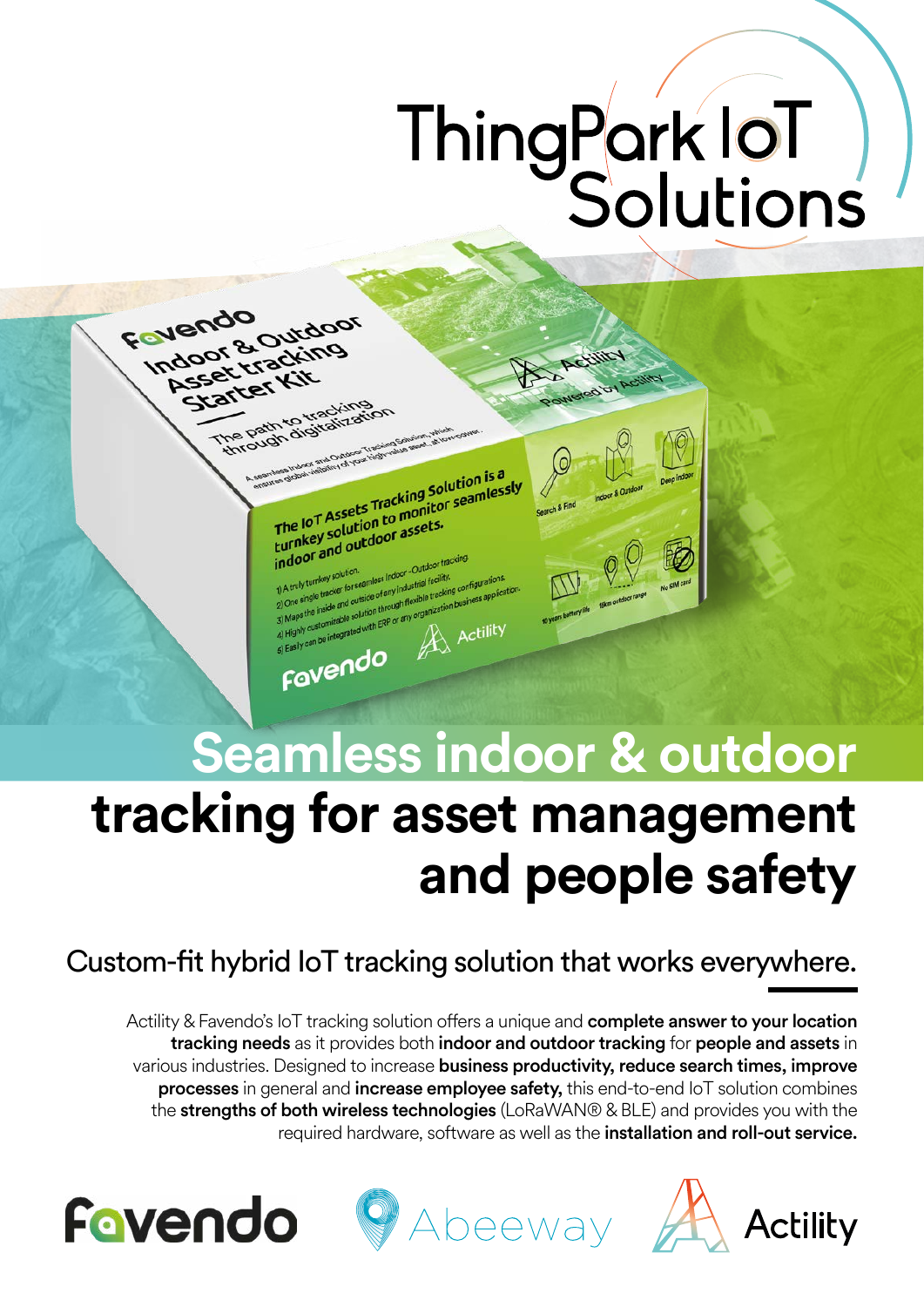#### **Track objects and people indoors and outdoors with LoRaWAN® and a combination of GPS and BLE geolocation technologies:**







**Network Server**

**Favendo's Asset Tracking Viewer**

Favendo

#### **Abeeway Multi-Mode Tracking Devices**



Abeeway multimode trackers are used for tracking moving assets. Indoors, they work with the signals sent out by BLE beacons installed stationary in your premises. When used outdoors, the trackers transmit their data via LoRaWAN®. They are even suitable for hazardous areas such as mines or construction sites, as all trackers are ATEX certified.

#### **ThingPark Enterprise LoRaWAN® connectivity infrastructure by Actility**



The signals from the beacons and Abeeway trackers are transmitted via a low-power LoRaWAN® connection through the gateway to the LoraWAN® network server. Once the sensor data has traversed the Lo-RaWAN® gateway network, the position of the trackers is processed by the ThingPark Location Engine and retrieved via Favendo's Zircon API.

#### **Favendo API & Favendo Asset Tracking Viewer**



Favendo's open API feeds the resolved location data into Favendo's Asset Tracking Viewer, which displays your located assets. The ATV is an easy-touse front-end solution that helps you search and locate assets indoors and outdoors, regardless of any system or software. Thanks to this open API, the location data can also be integrated with any 3rd party application.

### **Optimize productivity and improve operational efficiency.**



**Use near real-time location tracking to improve expensive search times.**



**Increase the safety of (lone) workers with location tracking, e.g. in case of an accident.**